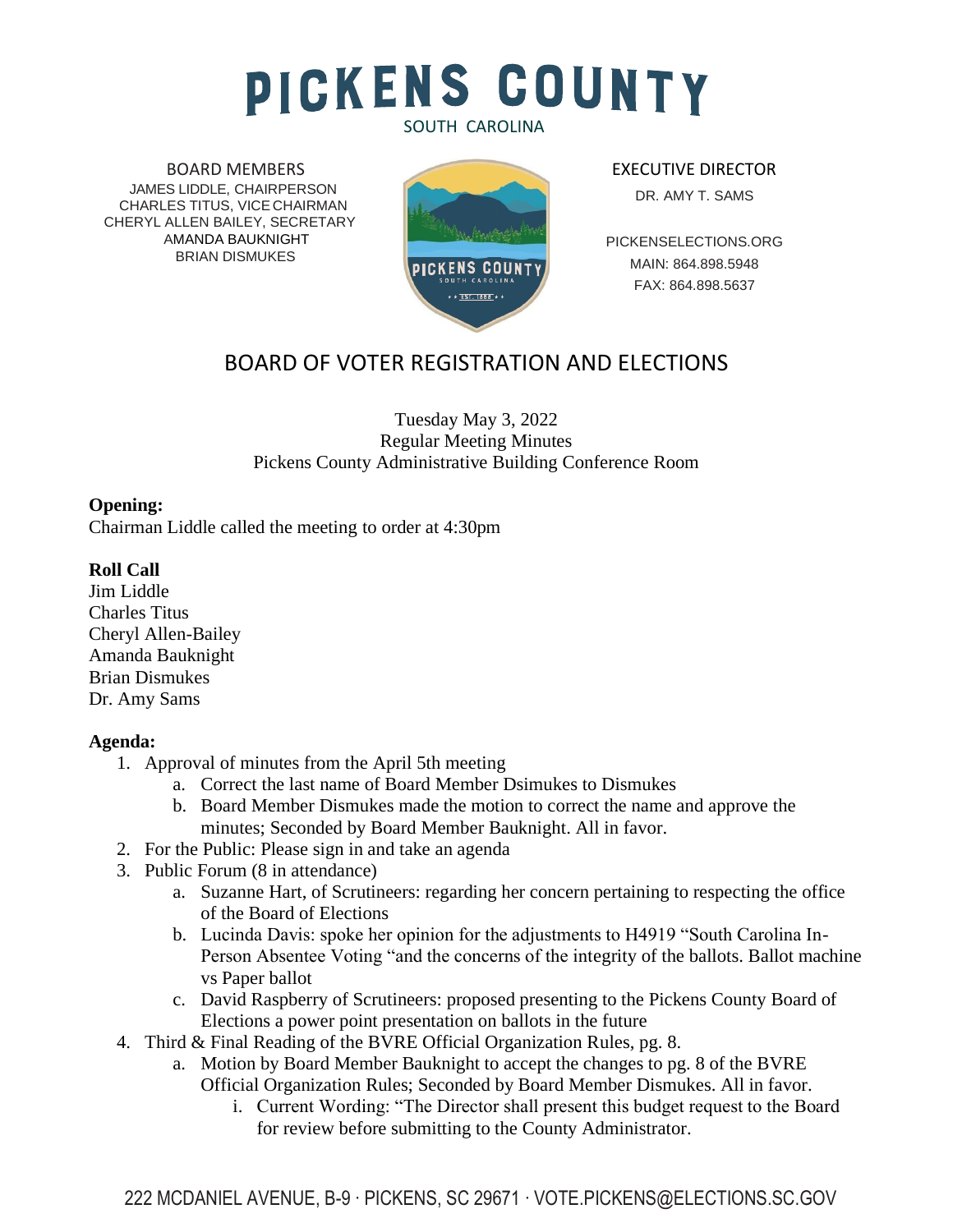- ii. Amended & Adopted Version Accepted: "The Director shall present this budget request to the Board for review at the Board Meeting immediately following the submission to the County Administrator.
- 5. Dr. Sams Executive Director Report:
	- a. Redistricting
		- i. The South Carolina Senate seat will be redistricted in 2024 and not 2022; the original county line will be updated
		- ii. The district web app now displays the updated information; the biggest change District 1 has gained, while District 2 has shifted
	- b. Ballots:
		- i. The state ballots transmitted by mail, met the deadline UOCAVA voters this is a new system to the state; trial runs conducted in other states in 2020, were a success
		- ii. Ballot Scout a state mandated mail tracking service, specific to election ballots; this will allow voters to track their ballots – for rural areas a bar code will be used for tracking; this service is provided by scvotes.org
		- iii. Clear Ballots: a new third party system mandated by the SEC, used as a secondary backup, which transits an image of the ballot and does a comparison that will identify any discrepancies
			- 1. Identifying markings
			- 2. Compare any anomalies
			- 3. The entire state of South Carolina will use this system
	- c. Polling Location
		- i. Permanent change location in Liberty, SC:
			- 1. Current location: 155 North Liberty, Liberty, SC
			- 2. "New" Permanent location: Rosewood Center, Rosewood Street, Liberty, SC
		- ii. All 6,000 voters in Liberty, SC that will experience polling location changes will receive a pink card notifying them of the effective date of change, postcards will be bulk mailed out
- 6. H4919 "South Carolina In-Person Absentee Voting"
	- a. Additional items added from the Senate, back to the House for review of the amendments
	- b. Ready to use current law including absentee guidelines already in place
- 7. Employee Updates:
	- a. The office will staff an experienced full-time clerk for 30 days, Mrs. Bonita Holland
	- b. Seasoned poll workers will work with Ms. Marsha Christian
	- c. A community volunteer service worker, assisted the office for 30.0 hours, stuffing envelopes, organizing bins, sort, and bagged goodie bags. Looking for more community volunteer service workers
- 8. New Business and Board Member Discussion
	- a. Dr. Amy Sams and Mr. Charles Holland will contact the Village Branch Library concerning the voter outreach program for elementary education programs
	- b. Suggestions: seeking grants that allow voter & election education in the schools; seeking organizations, non-profits, etc., that will sponsor program involving voter  $\&$  election programs in the schools
	- c. Board Member Titus responded to information from Ms. Lucinda Davis regarding ballot integrity, "we have to follow the law in regard to using machines as opposed to paper ballots"

## **Adjournment**